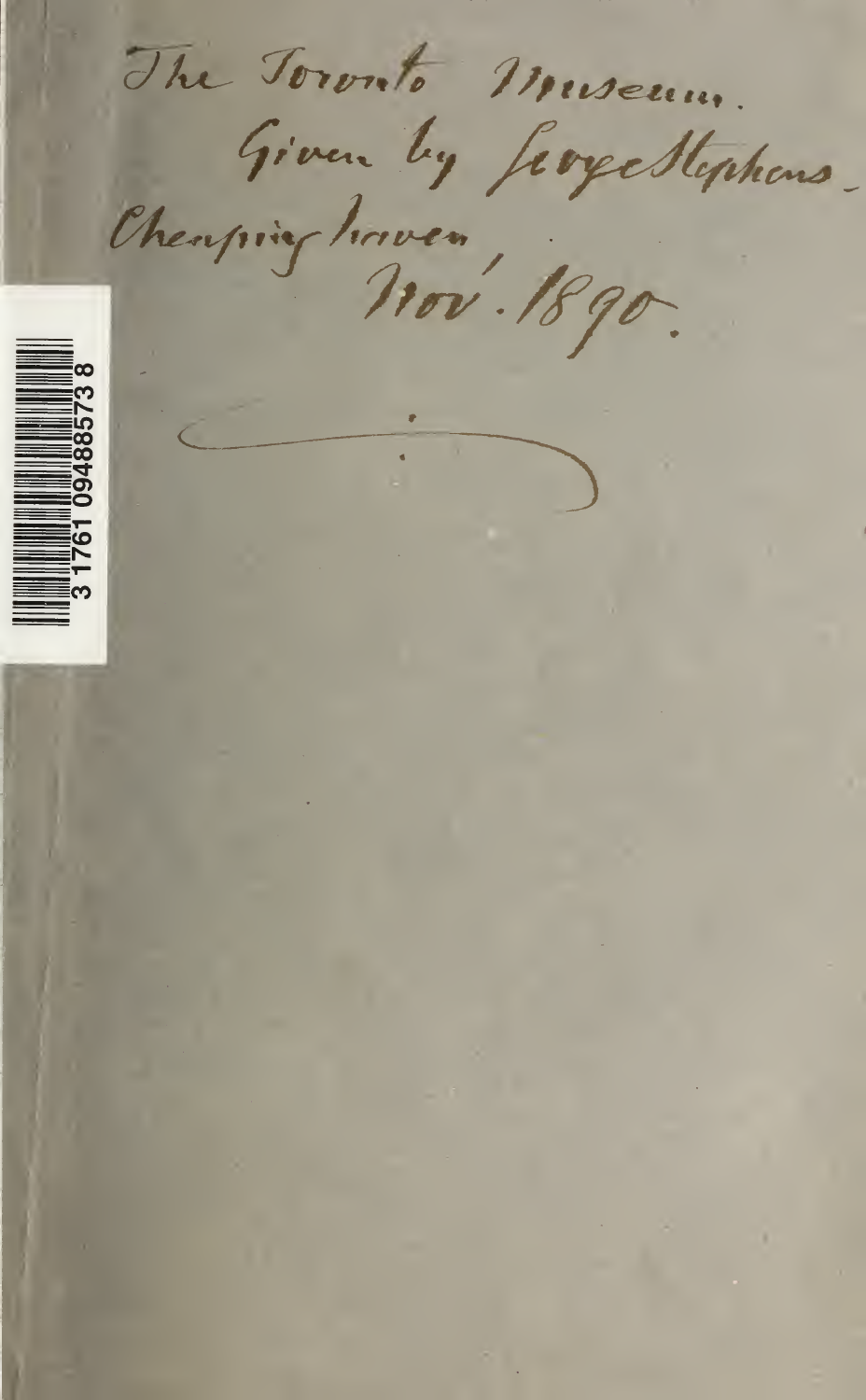

 $R$ <sup>o</sup> From *Universitets Jubilwets Danske Samfunds* "Blandinger",<br>Part 4, Kjøbenhavn 1886, pp. 274––80.

## The Ancient Local Government of the Shetland Islands,

By GILBERT GOUDIE, Esq., F. S. A. Scot., Edinburgh.

 $\mathbb{R}$ 

At the present time, when the question of local govern ment in districts is being urged forward for practical solution in Great Britain, as a new departure in administrative reform, it may be of some interest to point out that the principle is an old one, and that a striking example of it existed for ages in at least one district of Scotland.

Until the abolition of heritable jurisdiction and the estab lishment of a uniform system of judicature in counties, about the middle of last century, law and justice and internal affairs in the Shetland Islands were administered in a manner that had little in common with the system prevailing generally in Scotland. In their general aspects the native arrangements were, indeed, an almost complete system of Home Rule an *imperium in imperio* on a small scale. The abnormal character of these arrangements was simply the survival, in a debased, but still active form, of the old local institutions existing while the Islands were an appanage to the Crown of Norway. And the striking feature is just this survival, amid many counteracting forces, from the romantic Scandinavian period to a time so comparatively near to our own.

It would be beside the mark to allude here particularly .to the ancient Althing Court of Shetland during the purely Norse period, which met at least once a year beside the loch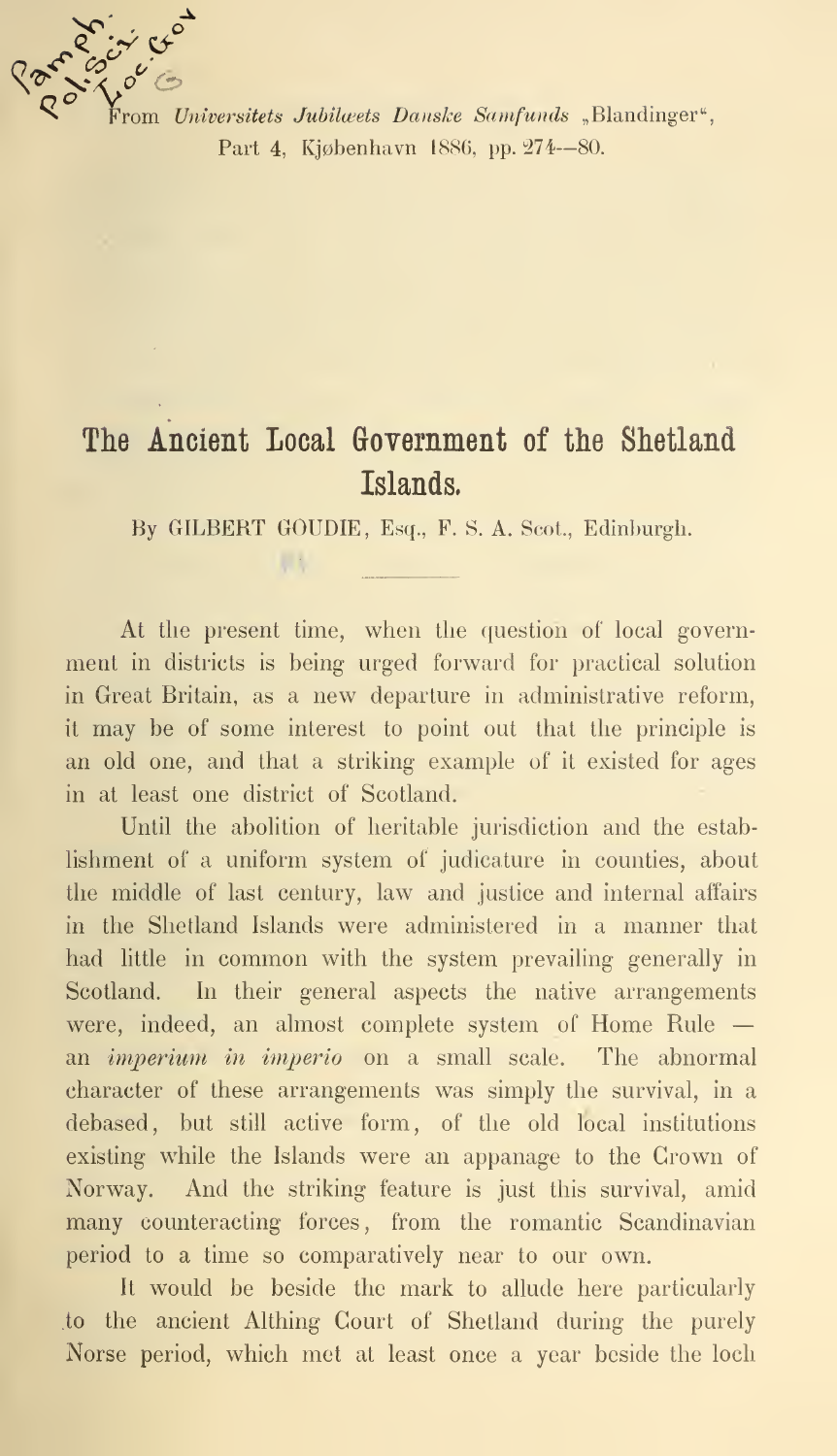of Tiny wall near Lerwick, as did the kindred Althing of Iceland at Thingvalla in that island. Much that has been hinted about the Shetland Althing is conjectural, and some of it apocryphal, because the records do not exist; but we are on firm ground of record evidence when we come to consider the Lawting and Justice Courts which succeeded it in the • seventeenth century. This was . not a time when the islands, conjoined with Orkney, formed a semi-independent State, under a Jarl whose homage to the Grown of Norway was at times little more than nominal; but when the Scottish rule was hard, fast, and oppressive, and the islands an inte gral part of the kingdom of Scotland.

The constitution and powers of this provincial assembly cannot perhaps now be defined with accuracy. Composed originally of all udal freemen, and afterwards of heads of families cultivating the soil, the Lawting Court, the successor to the Althing, appears latterly in its decadence to have been made up of heritors, feuars, and larger tacksmen.\*) Attendance at the periodical meetings became a stipulation in titles to property, and fines were imposed on absentees.

The President of the Lawting was the Lawman (old Norse  $L\ddot{o}$ qmadr), whose duty was to expound the law as laid down in the native Book of the Law, and decide causes in con formity with its regulations, either with the aid of a selected Assize, or guided by the votes of the whole Assembly. The representative of Government, in the collection of skatts and maills, or rents, was the Great Fowde, (old Norse Fogeti) under whom were subordinate Fowdes charged with the administration of every separate parish. In the course of time the Lawman and- Great Fowde were superseded by the Stewart-Depute or Sheriff, and the parochial Fowdes by the Scottish Bailie.

The Lawting Court of Shetland (old Norse  $L\ddot{o}q\dot{p}ing$ ) was a primary and not representative assembly. It was a Parlia-

<sup>\*)</sup> Heritor  $=$  landowner.  $-$  Feuar  $=$  holder of land paying fixed annual duty.  $-$  Tacksman  $=$  one who farms a whole and considerable farm. Ed.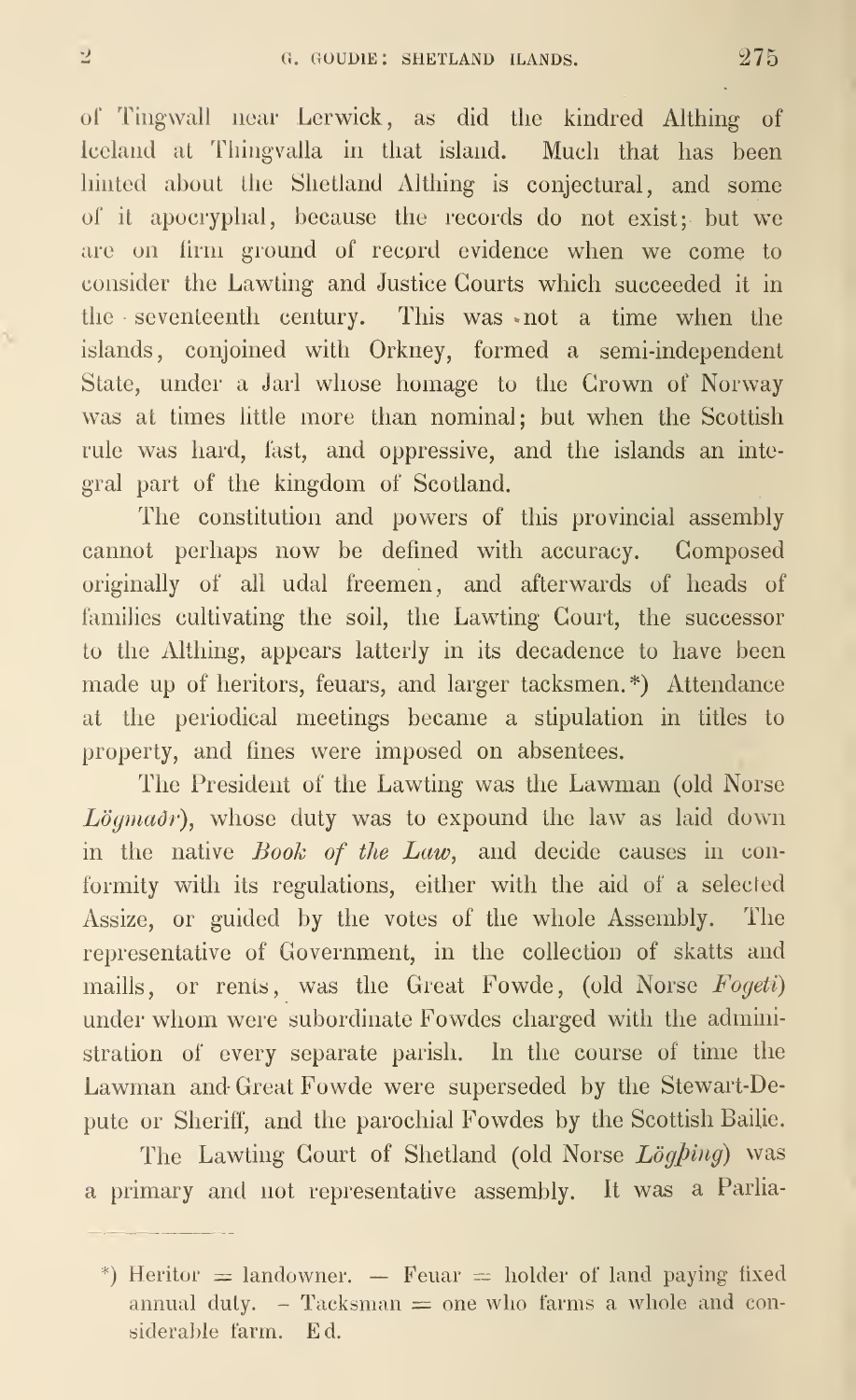ment of one chamber, exercising both legislative and judicial functions. The criminal jurisdiction extended to punishment by death. The records, so far as preserved, begin with the year 1602, and exhibit a very curious collection of enactments for the regulation of local affairs, and of judgments in crimi nal causes, from petty offences to graver charges of assault, witchcraft, slaughter. As has been said, there was usually in later times a regular assize, numbering a dozen or fifteen persons, appointed to aid in criminal trials. There are fre quent instances of the compurgatorial system; persons charged with offences being doomed to acquit themselves by the oaths, in their vindication, of <sup>a</sup> sufficient number — six or twelve, as the case might be — of honest neighbours (termed the saxter and the twelter aith), or that of some official of reputation, e. g., the laryt aith, the oath of the lawrightman. The laws, or police regulations, were enacted usually "with advice and consent of the gentlemen, suitors of Court, and Commons;<sup>"</sup> otherwise the "Bailies of parishes," the old parochial Fowdes, take the place of the "Commons" as consenting parties.

While the lawting was the head Court of Shetland, corresponding to the more ancient Althing, the extraordinary feature of the system was, that a complete form of local government and judicature was also established in every parish. Here the supreme official was the Under Fowde (latterly Bailie) administering justice and collecting the rents and duties. The rights and privileges of the people were again protected by the Lawrightmen  $(L\ddot{o}grettamen)$ , chosen and appointed on their behalf in every parish; while subordinate officials termed Ranselmen\*), who have searcely yet died out, were empowered to make inquisition in case of theft, and generally to aid in the maintenance of order and good neighbourhood.

The modes of procedure in the conduct of Court business appear to have been orderly and formal, with sufficient, but

<sup>.</sup> \*) Ranselnian, Rancelman or Ransellor = <sup>a</sup> kind of Constable or Searcher. E d.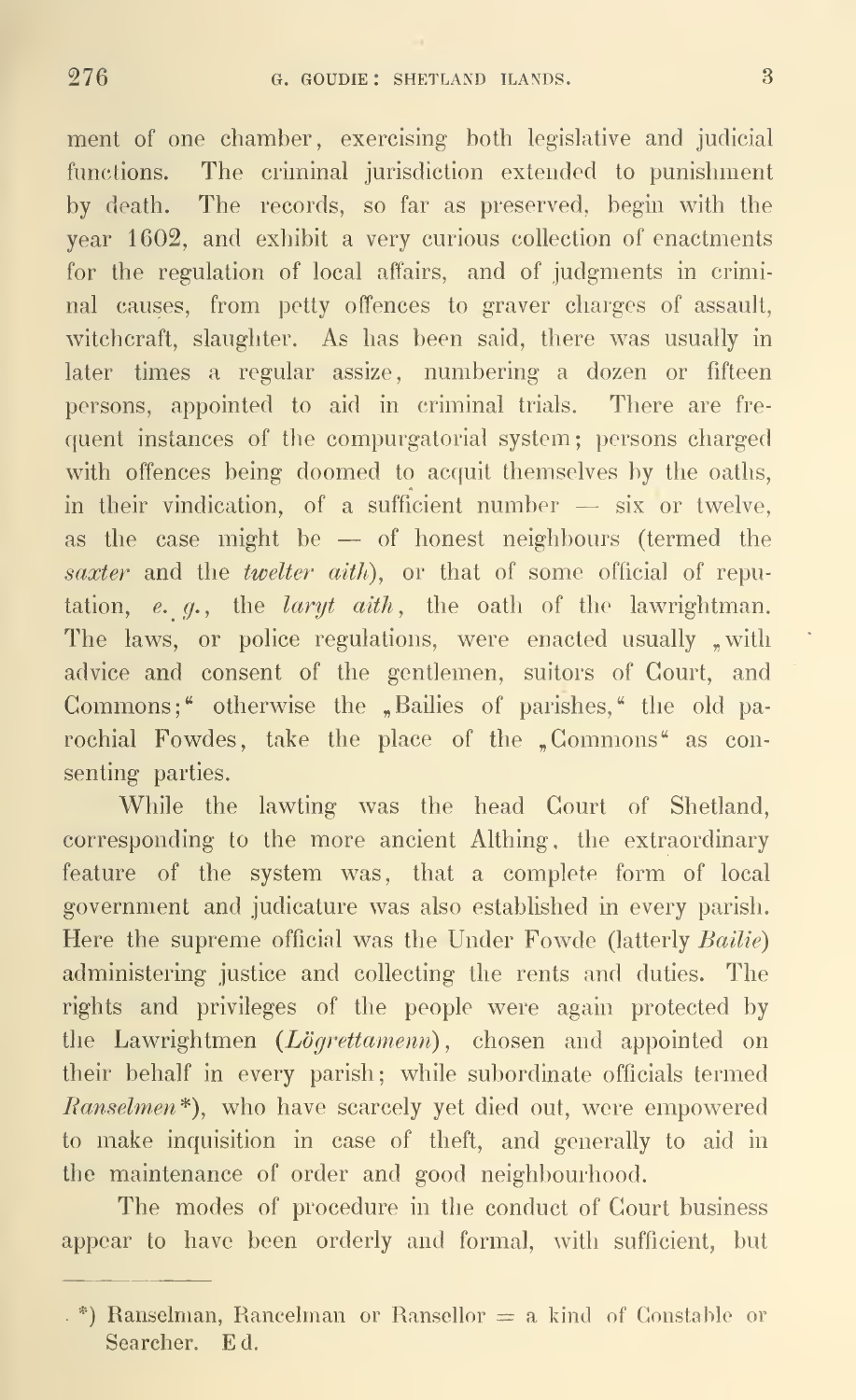not excessive, technicalities. The minutes record the sittings in the usual phraseology  $-$  the suitis callit, the Court lawfullie fenceit, the esseis chosin, sworn, and admittet; after which the names of the assize follow, and the roll of cases is gone over. Space does not permit illustrations of those cases in a brief notice like the present, but one or two examples may be given. In a Circuit Court held in Dunrossness in 1002, "Grigerous in Lie and Mareonn Paterson ilk ane found to have Sclanderit utheris and thairfoir ilk ane of them are decernit to pay iiij merkis to the King." Again "Magnus Erasmusson for bein fow and drunkin, contrair and agains the actis maid thairanent of befoir, and for bleiding himself be his drunkenness beneath the ene (eyes); thairfoir is decernit to pay for his fowness 10 libs, and for his bluid beneth the ene  $4$  markis, in exampil of uthers." Lastly,  $\overline{\phantom{a}}$ , it is tryit and provin be certain Ranselmen that Intale Antonni soun in Seter has stown (stolen) certain fische out of the skoes (drying houses) of St Magnus parochin, and thir fische found in his house under the nybors markis; and thairfoir his haill guidis and gear decernit escheit, and gif he beis apprehendit with the walor (value) of an uristhift heiraftir, to be tane and hangit be the craige quhil he die, in exampill of utheris  $(!)$ .

Cases of similar character comprise the proceedings at all these Courts, though sometimes the graver responsibility of acting as life-and-death tribunals is assumed, as in the case of the Egyptians (gipsies) indicted for slaughter at Scalloway on 21st August, 1612, when Katherine Faa was ordained "to be tane to the bulwark and cassin over the same in the sea, to be drownit to the death;" while unfortunate wretches arraigned as witches found no mercy from either the "brethren of the ministry" or the Court, and perished by judicial murder as elsewhere.

Less painful to follow, more instructive, and more per tinent to the question of local government than these criminal records, are the legislative enactments of the native Courts. These enactments were passed into law at meetings extending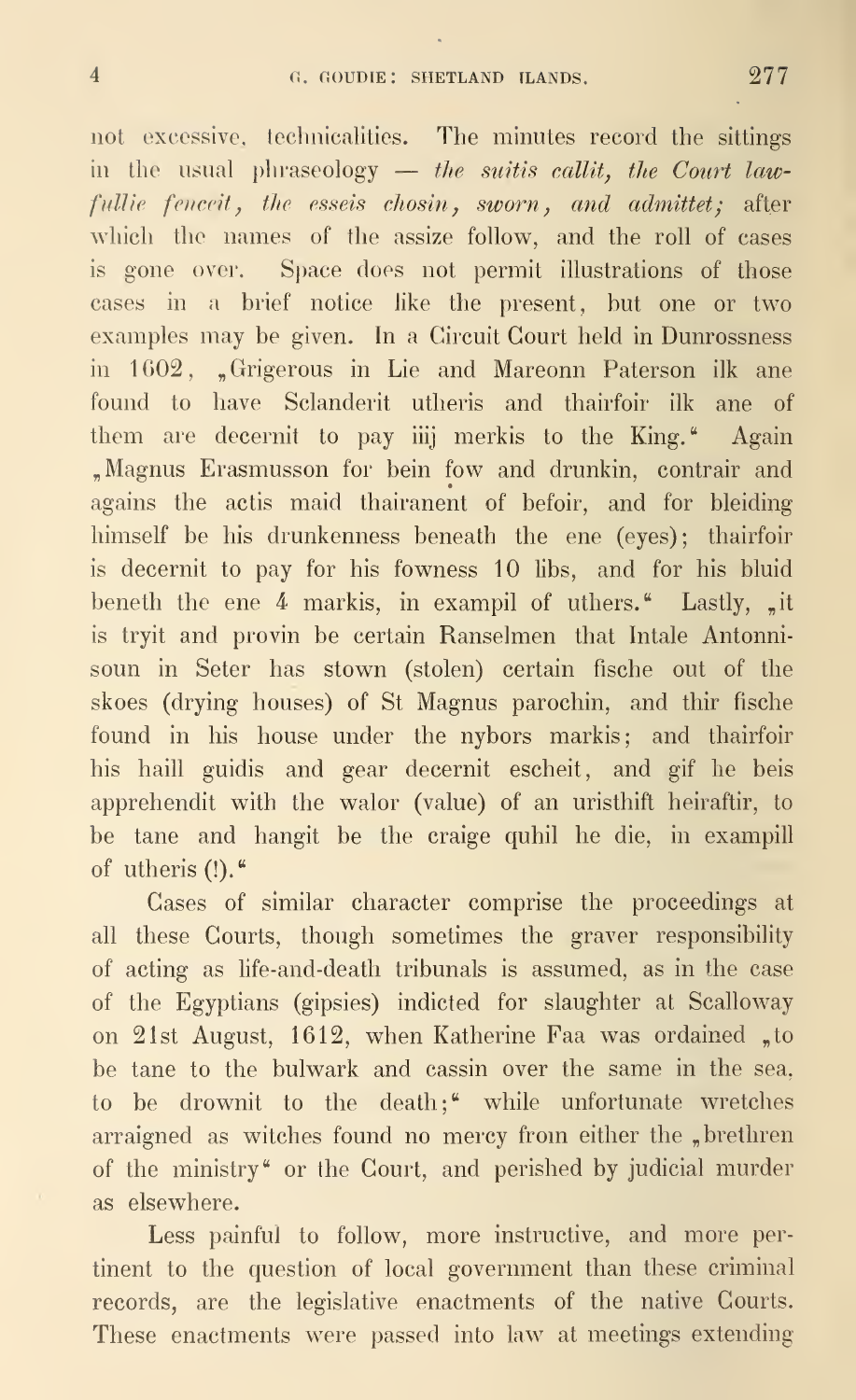over a lengthened period during the 17th century, and eventually took shape in a collection termed the Country Acts. These have been printed, and form a very comprehensive municipal code. No doubt, while the Lawting Court was presided over by Earl Patrick Stewart and his deputies, some of the laws enacted were of an arbitrary and tyrannous character. Those of an earlier and later date are characterised by sagacity and common-sense, in the then circumstances of the country, though sometimes, of course, at variance with principles of Free-trade and social conventionalisms as now recognised. It was ordained, for instance, in 1604, "in respect the victuallis are guid scheape in the contrie, praisit be God, that the haill brousteris (i. e. brewers of home-made ale) within the parochin of Dunrossnes sall sell na dearrer aile nor twelff penneis the pynt fra this furth." Very drastic treat ment was provided for liars. For the first offence the offender was to  $\mu$ tyne\*) his rycht hand and sword, and for the next lie to tyne his movablis and to be baniest the countrie!" The vice of inebriety was likewise severely punished.

The careful and exhaustive nature of this legislation is evidenced by the following subjects of special enactment. It is provided, for example, that no servants pass out of the country without licence (to prevent injury by lack of labourers) that *quhitred eirnis* and *corbeis* (weasles, eagles, and ravens) be destroyed; that oxen be not removed from the parish or sold to strangers; that no land be sold without its first being offered to the nearest of kin of the seller (an old principle of Udal law); that beggars and vagabonds, also sin and vice, be punished; that no "chapmen" buy goods from ships or stranger merchants, without the inhabitants being first apprised by intimation at church, and opportunity given to them to make their purchases at lowest prices; that no man presume to ride other men's horses; that all persons honour the King's majesty, and be sufficiently armed; that false weights and measures be suppressed by proper marking of pundlers and

<sup>\*)</sup> Tyne  $=$  to lose. Ed.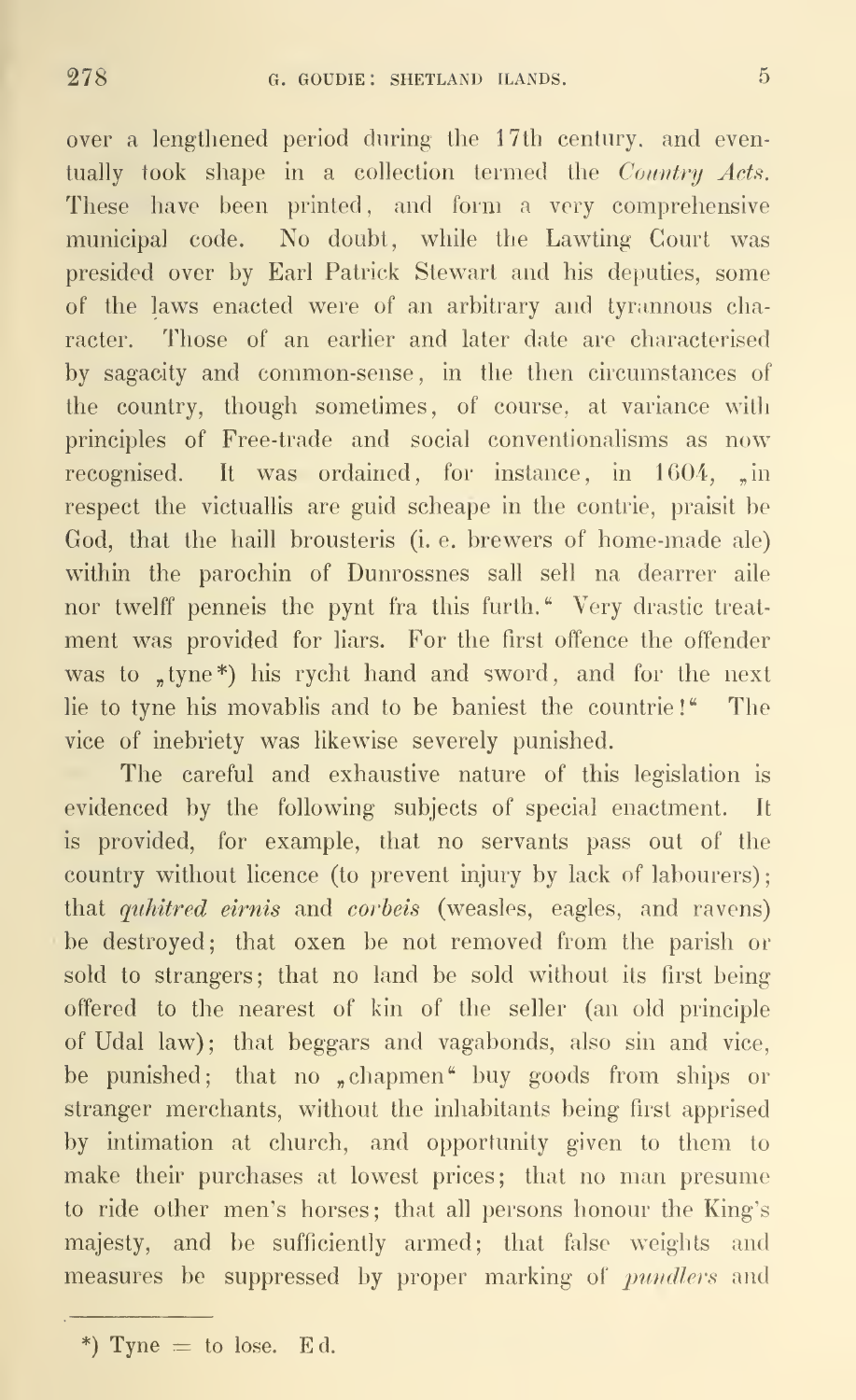bysmers; that wild horses be secured; that grinds and yetts (gates) be kepi shut; that no sheep be rowed (that is, have the fleece pulled off, as is still the custom in Shetland) on Sunday &c. &c. Finally these sagacious law-makers regarded il as also within their function to invade the domain of the family relations, of course in the public interest, as witness the following act of  $1612: -$  "Forsameikle as thair is monie seryiable persons that mareyis and takis up housis nocht having wherupone to live, wberby the inhabitantis and indwelleris in the cuntrey ar damnefeit and hurt for lack of servantis; thairfor it is statut and ordaint with consent of the gentilmen and comowins of the cuntrey That it sall not be lesum\*) to servile persones not worth three skoir gulzeonis quhilk is 72 punds Scottis' to tak up houssis nor no man to set to them housis or land." Severe as this seems, and at variance with the principle of personal freedom, it is an ordinance not repugnant to the theories of Maltus, and something akin to it might perhaps be salutary at almost any time.

It is not claimed for these enactments, the general character of which has been indicated above, that they exhibit the highest type of legislative wisdom, judged by nineteenth century standards. But it may be affirmed that they were suited to the requirements of the country and of the time, and served their purpose well. It is also undeniable that this system of local government, coming down from early  $\cdot$ Norse times, tended in a high degree to the maintenance of order and to the liberty and well-being of the people, in accordance with the instincts of freedom of the northern race. But by-and-bye these cherished local institutions were over thrown: The Lawman and Fowdes, the parish Fowdes, the Lawrightmen, and Ranselmen all disappeared. Scarcely a shred of local independence was left, and the people were reduced to the verge of ruin.

Shetland now possesses all the paraphernalia of a Scottish Sherif Court with right of appeal to a learned Sheriff-Principal

<sup>\*)</sup> Lesum  $=$  allowable, lawful. Ed.